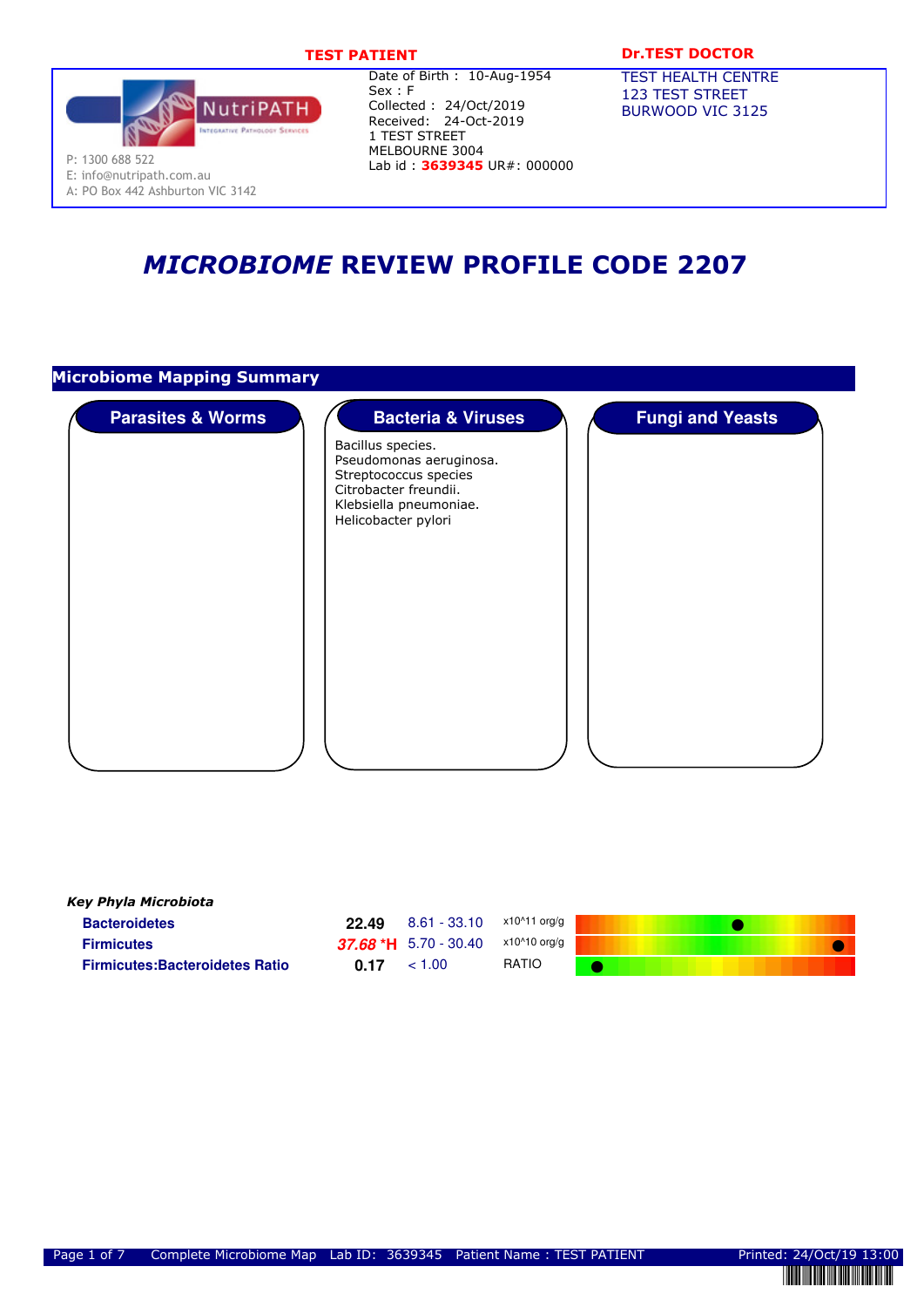

### **TEST PATIENT DESCRIPTION DESCRIPTION DESCRIPTION DESCRIPTION OF A LIMIT DESCRIPTION OF A LIMIT DESCRIPTION OF A LIMIT OF A LIMIT OF A LIMIT OF A LIMIT OF A LIMIT OF A LIMIT OF A LIMIT OF A LIMIT OF A LIMIT OF A LIMIT OF A**

TEST HEALTH CENTRE 123 TEST STREET BURWOOD VIC 3125

P: 1300 688 522

E: info@nutripath.com.au A: PO Box 442 Ashburton VIC 3142

### **Parasites and Worms. Result Range Units**

| <b>Parasitic Organisms</b>              |                                                                                |                     |                 |     |
|-----------------------------------------|--------------------------------------------------------------------------------|---------------------|-----------------|-----|
| Cryptosporidium.                        | ⊲dl                                                                            | < 1.0               | $x106$ org/g    |     |
| Entamoeba histolytica.                  | ⊲dl                                                                            | < 1.0               | $x10^4$ org/g   |     |
| Giardia lamblia.                        | kdl                                                                            | < 5.0               | $x10^{3}$ org/g |     |
| <b>Blastocystis hominis.</b>            | <dl< th=""><th>&lt; 2.0</th><th><math>x10^{3}</math> org/g</th><th></th></dl<> | < 2.0               | $x10^{3}$ org/g |     |
| Dientamoeba fragilis.                   | ⊲dl                                                                            | ~1.0                | $x1065$ org/g   |     |
| Endolimax nana                          | kdl                                                                            | < 1.0               | $x10^{4}$ org/g |     |
| Entamoeba coli.                         | ⊲dl                                                                            | < 5.0               | $x106$ org/g    |     |
| <b>Pentatrichomonas hominis</b>         | ⊲dl                                                                            | < 1.0               | $x10^{2}$ org/g |     |
| <b>Worms</b>                            |                                                                                |                     |                 |     |
| Ancylostoma duodenale, Roundworm        |                                                                                | <b>Not Detected</b> |                 | Com |
| <b>Ascaris lumbricoides, Roundworm</b>  | <b>Not Detected</b>                                                            |                     | the a           |     |
| <b>Necator americanus, Hookworm</b>     |                                                                                | <b>Not Detected</b> |                 | sam |
| <b>Trichuris trichiura, Whipworm</b>    |                                                                                | <b>Not Detected</b> |                 |     |
| <b>Taenia species, Tapeworm</b>         |                                                                                | <b>Not Detected</b> |                 |     |
| <b>Enterobius vermicularis, Pinworm</b> |                                                                                | <b>Not Detected</b> |                 |     |

**Comment: Not Detected results indicate** the absence of detectable DNA in this sample for the worms reported.

| <b>Opportunistic Bacteria/Overgr</b> | <b>Result</b>                                                                                    | <b>Range</b> | <b>Units</b>         |           |
|--------------------------------------|--------------------------------------------------------------------------------------------------|--------------|----------------------|-----------|
| <b>Bacillus species.</b>             | $1.9*$ H                                                                                         | < 1.5        | x10^5 org/g          | $\bullet$ |
| <b>Enterococcus faecalis</b>         | <dl< th=""><th>&lt; 1.0</th><th><math>x10^4</math> org/g</th><th><math>\bullet</math></th></dl<> | < 1.0        | $x10^4$ org/g        | $\bullet$ |
| <b>Enterococcus faecium</b>          | <dl< th=""><th>&lt; 1.0</th><th><math>x10^4</math> org/g</th><th><math>\bullet</math></th></dl<> | < 1.0        | $x10^4$ org/g        | $\bullet$ |
| <b>Morganella species</b>            | <dl< th=""><th>&lt; 1.0</th><th>x10^3 org/g</th><th><math>\bullet</math></th></dl<>              | < 1.0        | x10^3 org/g          | $\bullet$ |
| <b>Pseudomonas species</b>           | <dl< th=""><th>&lt; 1.0</th><th><math>x10^4</math> org/g</th><th><math>\bullet</math></th></dl<> | < 1.0        | $x10^4$ org/g        | $\bullet$ |
| Pseudomonas aeruginosa.              | $9.6*$ H                                                                                         | < 5.0        | $x10^2$ org/g        | $\bullet$ |
| <b>Staphylococcus species</b>        | <dl< th=""><th>&lt; 1.0</th><th><math>x10^4</math> org/g</th><th><math>\bullet</math></th></dl<> | < 1.0        | $x10^4$ org/g        | $\bullet$ |
| <b>Staphylococcus aureus</b>         | <dl< th=""><th>&lt; 5.0</th><th><math>x10^2</math> org/g</th><th><math>\bullet</math></th></dl<> | < 5.0        | $x10^2$ org/g        | $\bullet$ |
| <b>Streptococcus species</b>         | $1.9*H$                                                                                          | < 1.0        | x10^3 org/g          | $\bullet$ |
| <b>Methanobacteriaceae</b>           | 2.30                                                                                             | < 5.00       | $x10^{9}$ org/g      | $\bullet$ |
| <b>Potential Autoimmune Triggers</b> |                                                                                                  |              |                      |           |
| <b>Citrobacter species.</b>          | 4.7                                                                                              | < 5.0        | x10^5 org/g          | $\bullet$ |
| Citrobacter freundii.                | 80.0 *H                                                                                          | < 5.0        | $x1045$ org/g        | $\bullet$ |
| <b>Klebsiella species</b>            | 4.3                                                                                              | < 5.0        | $x10^{\circ}3$ org/g | $\bullet$ |
| Klebsiella pneumoniae.               | 67.0 *H                                                                                          | < 5.0        | x10^4 org/g          | $\bullet$ |
| Prevotella copri                     | <dl< th=""><th>&lt; 1.0</th><th>x10^7 org/g</th><th><math>\bullet</math></th></dl<>              | < 1.0        | x10^7 org/g          | $\bullet$ |
| <b>Proteus species</b>               | <dl< th=""><th>&lt; 5.0</th><th><math>x10^4</math> org/g</th><th><math>\bullet</math></th></dl<> | < 5.0        | $x10^4$ org/g        | $\bullet$ |
| Proteus mirabilis.                   | <dl< th=""><th>&lt; 1.0</th><th>x10^3 org/g</th><th><math>\bullet</math></th></dl<>              | < 1.0        | x10^3 org/g          | $\bullet$ |
| <b>Fusobacterium species</b>         | 5.30                                                                                             | < 10.00      | x10^7 org/g          | $\bullet$ |
| <b>Fungi &amp; Yeast</b>             | <b>Result</b>                                                                                    | Range        | <b>Units</b>         |           |
| <b>Candida species.</b>              | <dl< th=""><td>&lt; 5.0</td><td>x10^3 org/g</td><td><math>\bullet</math></td></dl<>              | < 5.0        | x10^3 org/g          | $\bullet$ |
| Candida albicans.                    | <dl< th=""><th>&lt; 5.0</th><th>x10^2 org/g</th><th><math>\bullet</math></th></dl<>              | < 5.0        | x10^2 org/g          | $\bullet$ |
| <b>Geotrichum species.</b>           | <dl< th=""><th>&lt; 3.0</th><th><math>x10^2</math> org/g</th><th><math>\bullet</math></th></dl<> | < 3.0        | $x10^2$ org/g        | $\bullet$ |
| <b>Microsporidium species</b>        | <dl< th=""><th>&lt; 5.0</th><th>x10^3 org/g</th><th><math>\bullet</math></th></dl<>              | < 5.0        | x10^3 org/g          | $\bullet$ |
| Rhodotorula species.                 | <dl< th=""><th>&lt; 1.0</th><th>x10^3 org/g</th><th><math>\bullet</math></th></dl<>              | < 1.0        | x10^3 org/g          | $\bullet$ |
|                                      |                                                                                                  |              |                      |           |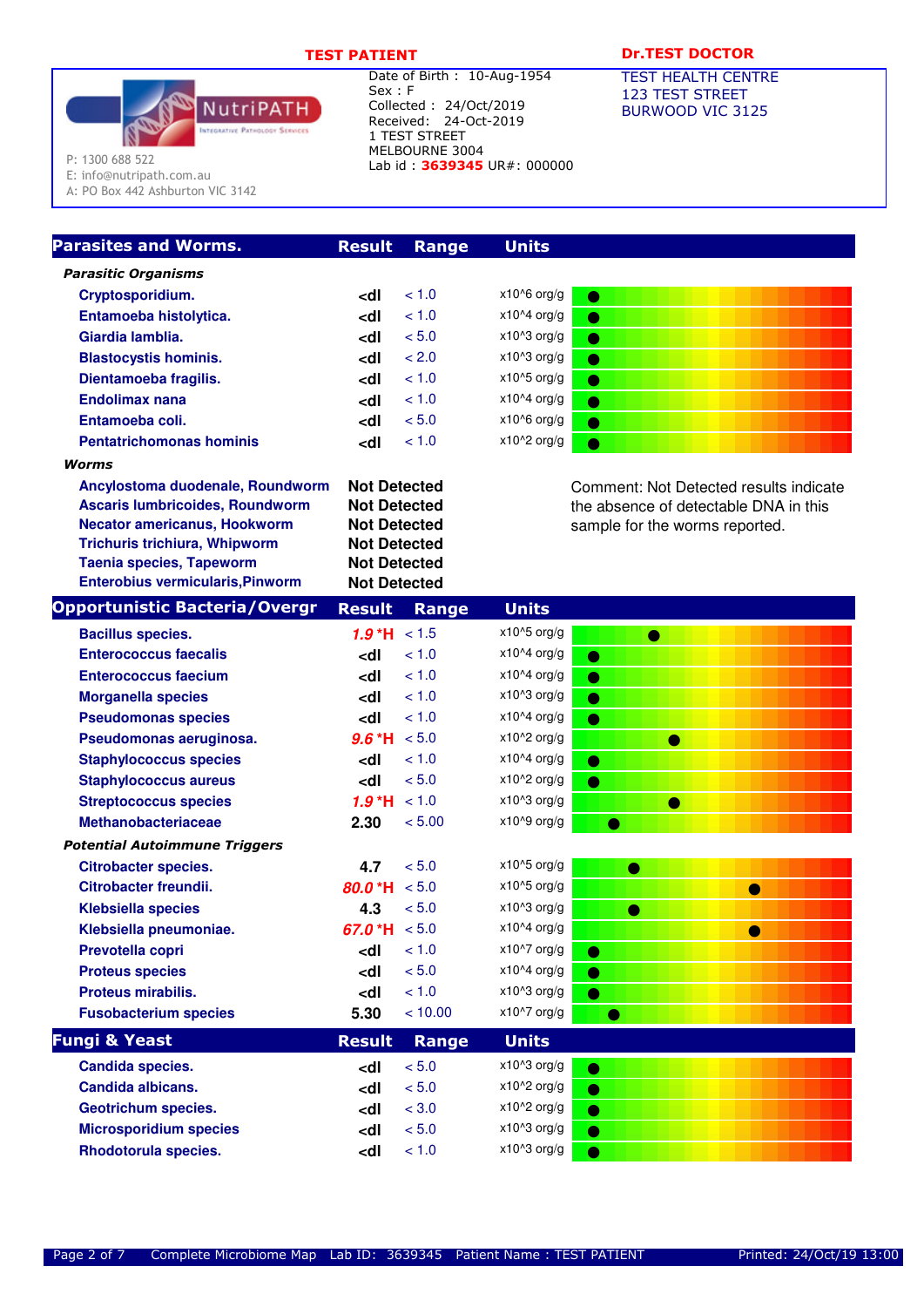

### **TEST PATIENT CONTROLLER PATIENT DESCRIPTION DESCRIPTION DESCRIPTION OF A LIMIT DETAIL OF A LIMIT DE LA LIMITATION DE LA LIMITATION DE LA LIMITATION DE LA LIMITATION DE LA LIMITATION DE LA LIMITATION DE LA LIMITATION DE LA**

TEST HEALTH CENTRE 123 TEST STREET BURWOOD VIC 3125

P: 1300 688 522

E: info@nutripath.com.au A: PO Box 442 Ashburton VIC 3142

### **Bacterial Pathogens Result Range Units Aeromonas species.**  $\left\{\text{dl} \right\} < 1.0$  x10^3 CFU/g  $\bullet$ **Campylobacter.**  $\left\{\text{cd}\right\}$  < 1.0 x10^3 CFU/g -**C. difficile, Toxin A**  $\text{cd}$   $\text{cd}$   $\text{d}$   $\text{d}$   $\text{d}$   $\text{d}$   $\text{d}$   $\text{d}$   $\text{d}$   $\text{d}$   $\text{d}$   $\text{d}$   $\text{d}$   $\text{d}$   $\text{d}$   $\text{d}$   $\text{d}$   $\text{d}$   $\text{d}$   $\text{d}$   $\text{d}$   $\text{d}$   $\text{d}$   $\text{d}$   $\text{d$ **C. difficile, Toxin B**  $\text{cd}$   $\text{d}$   $\text{d}$   $\text{d}$   $\text{d}$   $\text{d}$   $\text{d}$   $\text{d}$   $\text{d}$   $\text{d}$   $\text{d}$   $\text{d}$   $\text{d}$   $\text{d}$   $\text{d}$   $\text{d}$   $\text{d}$   $\text{d}$   $\text{d}$   $\text{d}$   $\text{d}$   $\text{d}$   $\text{d}$   $\text{d}$   $\text{d$ Enterohemorrhagic E. coli <dl < 1.0 x10^3 CFU/g -**E. coli 0157**  $\leq$ **dl**  $\leq$  1.0  $\qquad$  x10^2 CFU/g **e Enteroinvasive E. coli/Shigella cdl** < 1.0 x10^3 CFU/g **cdl Enterotoxigenic E. coli LT/ST** <1.0 x10^3 CFU/g -**Shiga-like Toxin E. coli stx1**<br> **Shiga-like Toxin E. coli stx2**<br> **cdl** < 1.0 x10^3 CFU/g - and state coli stx2 and cdl < 1.0 x10^3 CFU/g **Shiga-like Toxin E. coli stx2 <dl** < 1.0 x10^3 CFU/g -**Salmonella. Salmonella. Example 201** x10^4 CFU/g **C Vibrio cholerae a vicing the contract**  $\mathbf{d} \mathbf{l}$  $\mathbf{d} \mathbf{l}$  $\mathbf{d} \mathbf{l}$  $\mathbf{d} \mathbf{l}$  $\mathbf{d} \mathbf{l}$  $\mathbf{d} \mathbf{l} \mathbf{d} \mathbf{l}$  $\mathbf{d} \mathbf{l} \mathbf{d} \mathbf{l}$  $\mathbf{d} \mathbf{l} \mathbf{l}$  $\mathbf{d} \mathbf{l} \mathbf{l}$  $\mathbf{d} \mathbf{l} \mathbf{l}$  **\ Listeria monocytogenes**<br> **Yersinia enterocolitica.**<br> **Cdl** < 1.0 x10^3 CFU/g -<br> **Cdl** < 1.0 x10^5 CFU/g **Yersinia enterocolitica.**  $\left\{\text{cyl} \sim 1.0 \right. \times 10^{6} \text{ } \text{C} \text{FU/g} \right\}$  **Helicobacter pylori 56.0 \*H** < 1.0 x10^3 CFU/g

**Comment: Helico Pylori virulence factors will be listed below if detected POSITIVE**

| H.pylori Virulence Factor, babA | <b>Not Detected</b> |
|---------------------------------|---------------------|
| H.pylori Virulence Factor, cagA | <b>Not Detected</b> |
| H.pylori Virulence Factor, dupA | <b>Not Detected</b> |
| H.pylori Virulence Factor, iceA | <b>Not Detected</b> |
| H.pylori Virulence Factor, oipA | <b>Not Detected</b> |
| H.pylori Virulence Factor, vacA | <b>Not Detected</b> |
| H.pylori Virulence Factor, virB | <b>Not Detected</b> |
| H.pylori Virulence Factor, virD | <b>Not Detected</b> |

| <b>Result</b>                                           | <b>Range</b>   | <b>Units</b>             |
|---------------------------------------------------------|----------------|--------------------------|
| dl>                                                     | < 1.0          | x10^10 CFU/g             |
| <dl< th=""><td>&lt; 1.0</td><td>x10^7 CFU/g</td></dl<>  | < 1.0          | x10^7 CFU/g              |
| <dl< th=""><td>&lt; 1.0</td><td>x10^10 CFU/g</td></dl<> | < 1.0          | x10^10 CFU/g             |
| <b>Result</b>                                           | Range          | <b>Units</b>             |
| 46.0                                                    | $1.6 - 250.0$  | x10^9 CFU/g              |
| 650.0                                                   | > 6.7          | x10^7 CFU/q              |
| 23.0                                                    | $1.9 - 2000.0$ | x10^5 CFU/g<br>$\bullet$ |
| 56.0                                                    | $3.7 - 3800.0$ | x10^6 CFU/q<br>$\bullet$ |
| $7.9*$ L                                                | $8.6 - 6200.0$ | x10^5 CFU/g<br>$\bullet$ |
| 48.0                                                    | $5.0 - 50.0$   | x10^6 CFU/q<br>$\bullet$ |
| 3.6                                                     | $1.0 - 50.0$   | x10^6 CFU/q<br>$\bullet$ |
| 27.00                                                   | $0.01 - 50.00$ | x10^3 CFU/g              |
| 56.0                                                    | $1.0 - 500000$ | x10^3 CFU/g<br>C         |
|                                                         |                |                          |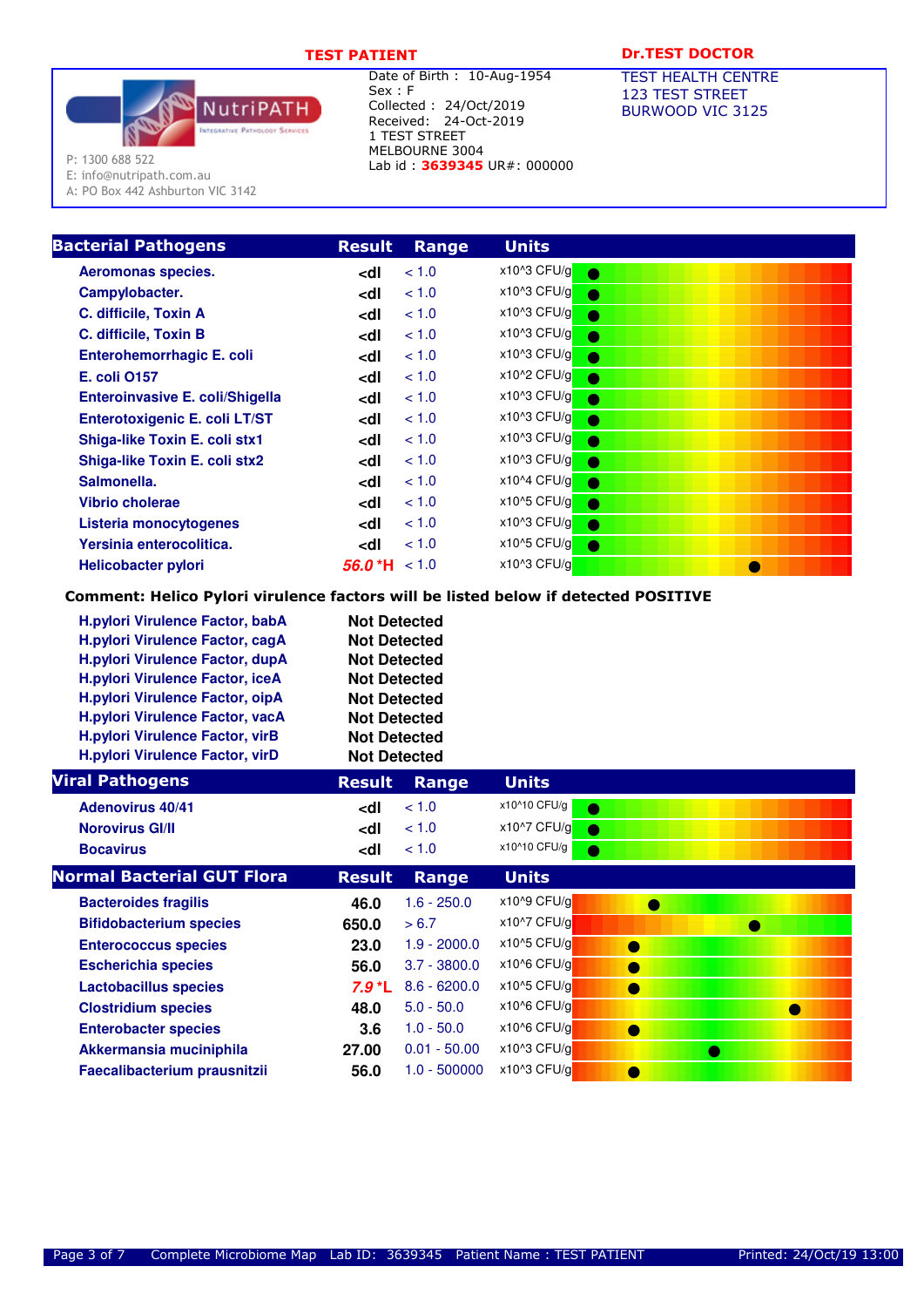

### **TEST PATIENT Dr.TEST DOCTOR**

TEST HEALTH CENTRE 123 TEST STREET BURWOOD VIC 3125

E: info@nutripath.com.au A: PO Box 442 Ashburton VIC 3142

### ELEVATED PSEUDOMONAS AERUGINOSA LEVEL:

Pseudomonas is found in water and soil as well as fruits and vegetables.

Bottled water can be a common source of infection.

 Because the organism is able to survive aqueous environments, it is an important nosocomial pathogen. Pseudomonas can also be found on a number of surfaces and in aqueous solutions.

### Pathogenicity:

Pseudomonas is considered an opportunistic pathogen.

Symptoms:

 In the gastrointestinal tract it can cause inflammation, epithelial barrier dysfunction, tight cell junction interruption, and intestinal permeability.

Treatment:

 Ciprofloxacin is recommended for the treatment of Pseudomonas induced antibiotic-associated colitis. Pseudomonas is usually susceptible to antipseudomonal penicillins, aminoglycosides, carbapenems, 3rd generation cephalosporins and gentamycin.

### Other Herbal antimicrobials include:

Pseudomonas aeruginosa shows a high susceptibility rate using a combination of berberine, plant-tannins and oregano.

### STREPTOCOCCUS SPECIES:

### Description:

Streptococcus is a gram-positive bacteria in the Firmicutes phylum. Streptococcus is generally a common isolate from gut flora. However, emerging research suggests that high levels in the intestine may result from low stomach acid, PPI use, reduced digestive capacity, SIBO or constipation; Elevated levels may also be indicative of intestinal inflammatory activity, and may cause loose stools.

### Sources:

Recent infections with streptococcus pyogenes or scarlet fever can be linked to the presence of this species in faeces.

### Treatment:

Treatment of streptococcus in gut flora is not always recommended. A practitioner may take into consideration a range of patient factors and symptoms to determine if treatment is necessary. In this case please refer to the 4R treatment protocol located at the end of this report.

### METHANOBACTERIACEAE:

Family of bacteria-like microbes that produce methane. Facilitates carbohydrate fermentation and short-chain fatty acid production by beneficial bacteria.

LOW levels may indicate reduced production of short-chain fatty acids and may be associated with inflammation.

HIGH levels linked to chronic constipation, as well as some types of SIBO and IBS.

### **Potential Autoimmune Comments**

### ELEVATED CITROBACTER FREUNDII LEVEL:

Sources:

 Citrobacter is a gram-negative bacteria in the Enterobacteriaceae family. Common in the environment and may be spread by person-to person contact. Several outbreaks have occurred in babies in hospital units. Isolated from water, fish, animals and food.

Pathogenicity:

Citrobacter is considered an opportunistic pathogen and therefore can be found in the gut as part of the normal flora.

Symptoms: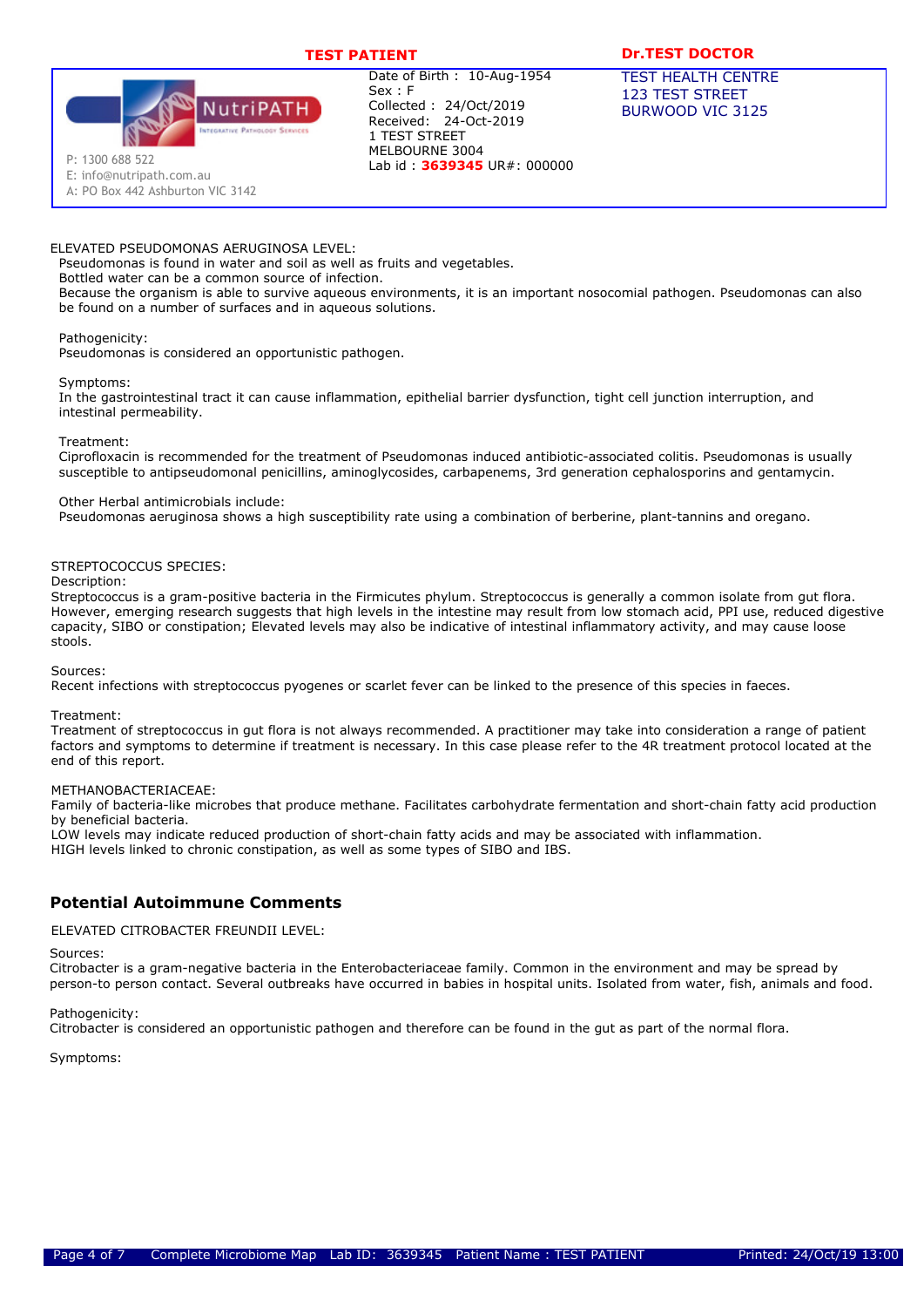

### **TEST PATIENT Dr.TEST DOCTOR**

TEST HEALTH CENTRE 123 TEST STREET BURWOOD VIC 3125

E: info@nutripath.com.au A: PO Box 442 Ashburton VIC 3142

Citrobacter has occasionally been implicated in diarrheal disease, particularly C. freundii and C. diversus and C. koseri

### Treatment:

 Treatment is not generally required in low amounts. However, where high levels are present and patients are symptomatic. A combination of oregano, plant tannins and oregano has shown high susceptibility.

For further information, refer to the 4R treatment protocol located at the end of this report.

ELEVATED KLEBSIELLA PNEUMONIAE LEVEL:

### Sources:

Klebsiella is part of the Enterobacteriaceae family and as such is a gram-negative bacteria. Klebsiella is Isolated from foods and environmental sources. Klebsiella appears to thrive in individuals on a high starch diet.

### Pathogenicity:

Part of the normal gut flora in small numbers, but can be an opportunistic pathogen. Klebsiella is capable of translocating from the gut when in high numbers. Certain strains of K. oxytoca have demonstrated cytotoxin production.

### Symptoms:

When Klebsiella is found in considerable amounts, symptoms may include abdominal pain, bloating, loose stools, anxiety, insomnia, food allergies.

### Treatment:

Avoiding carbohydrates such as rice, potatoes, flour products and sugary foods reduces the amount of Klebsiella in the gut Other Herbal antimicrobials include:

Lemon and clove, Burr marigold, Thyme, Licorice, euphobia, cordyceps. For further treatment options, refer to the 4R treatment protocol located at the end of this report.

### FUSOBACTERIUM SPECIES:

Fusobacterium species is a gram-negative bacteria in the Fusobacteria phylum. The bacteria is a common member of the human oral microbiome, this pro-inflammatory bacterium can also be found in the human gut. In the mouth, high levels are strongly linked to oral hygiene. In the gut, high levels have been observed in individuals with colon cancer and appendicitis. Sources:

It primarily uses protein as its main source. However, research also shows that it can thrive from sugar.

Treatment:

Antimicrobial botanicals such as berberine, oregano, quercetin, curcumin, green and black tea extracts, blueberry extract, cinnamon and rosemary have shown to decrease levels.

### **Bacterial Pathogens Comment**

### ELEVATED HELICOBACTER PYLORI LEVEL:

Helicobacter Pylori has been detected in this sample. This indicates the presence of a current infection and is not affected by the presence of other organisms, antacids, barium sulphate, blood or fat.

If the patient has diagnosed gastritis or a peptic ulcer consider:

- Standard triple therapy: e.g. PPI, clarithromycin and amoxicillin/or metronidazole, 7-14 days
- Lactobacillus Probiotics

If the patient is asymptomatic consider natural products including:

- Black currant seed oil and fish oil
- Lactobacillus Probiotics
- Vitamin C
- Mastic gum.

Virulence factors of H. pylori, such as cagA, vacA, dupA, iceA, oipA and babA, have been demonstrated to be predictors of severe clinical outcomes. Positive virulence genes represent the potential for an H. pylori strain to create pathology. Information about the potential for virulence may help you as the clinician determine if H. pylori treatment is necessary.

### **Phyla Microbiota Comment**

### ELEVATED FIRMICUTES LEVEL:

Gram-positive Firmicutes are bacterial phyla that make up a large proportion of the entire human digestive tract, including the mouth, nose, throat, and colon. An elevated result of firmicutes are considered an unfavourable outcome as they make your body thrive for sugar in order for firmicutes to survive in the gut. Elevated Firmicutes may generate inflammation, dysbiosis, maldigestion or hypochlorhydria.

Firmicutes also compete and kill off surrounding microorganisms for their sugar supply. When there is an over consumption of all that extra sugar consumed, unfortunately it will only have one pathway and that is to be converted into fat increasing insulin levels. Studies have shown that when there is a higher ratio of Firmicutes within the gastrointestinal tract, that there is a link to obesity.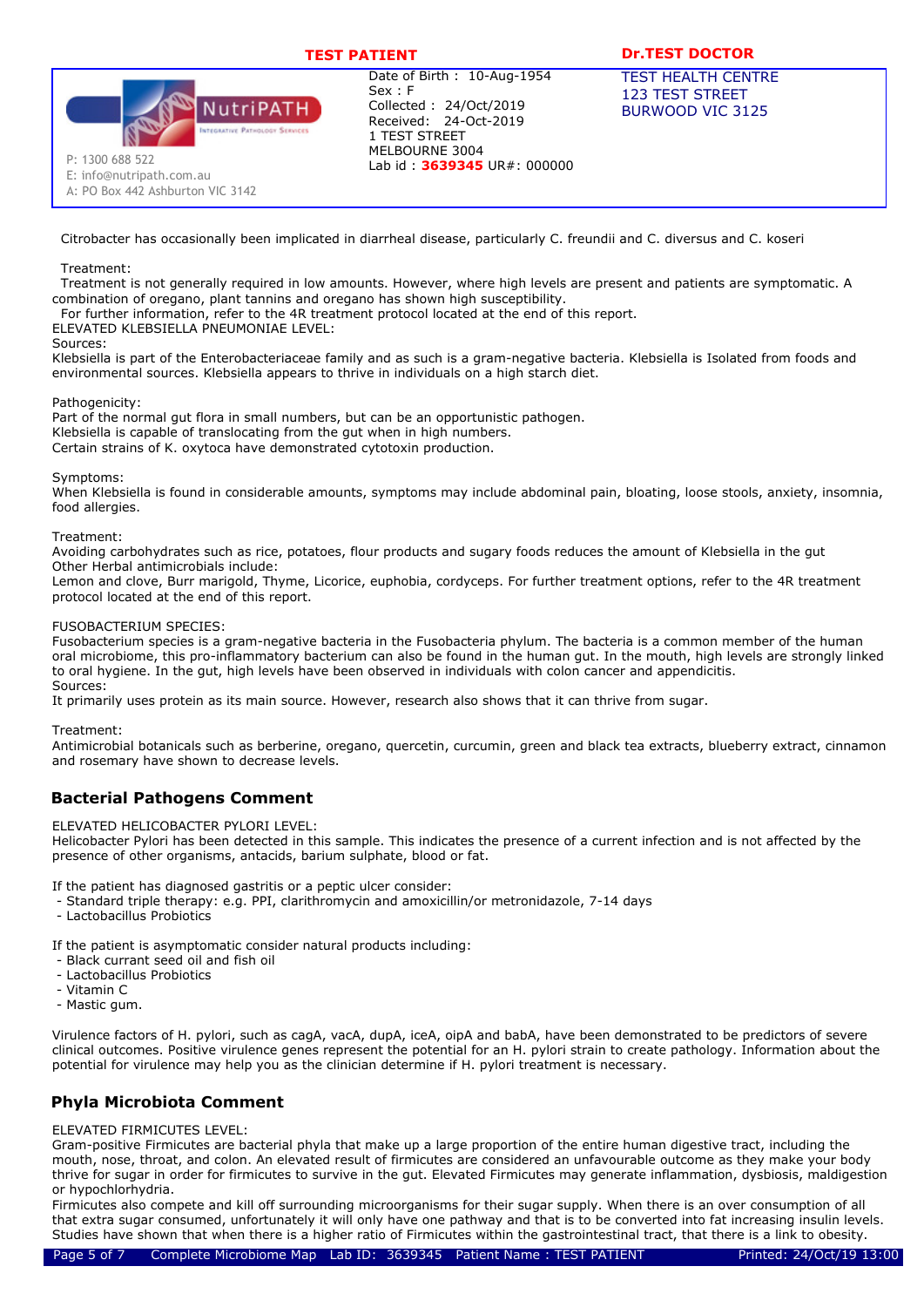

### **TEST PATIENT Dr.TEST DOCTOR**

TEST HEALTH CENTRE 123 TEST STREET BURWOOD VIC 3125

E: info@nutripath.com.au A: PO Box 442 Ashburton VIC 3142

Therefore, levels of firmicutes within reference range are preferred.

Treatment:

Polyphenols are recommended to lower levels of firmicutes and raise the level of bacteroidetes. An abnormal result in one or both of these phylum suggest imbalanced normal microbes in the GI tract.

### **Normal Bacterial Flora Comment**

LOW LACTOBACILLUS SPECIES LEVEL:

Lactate-producing bacteria in the Firmicutes phylum.

Low levels may be due to low carbohydrate intake or high salt intake, and may also indicate reduced mucosal health.